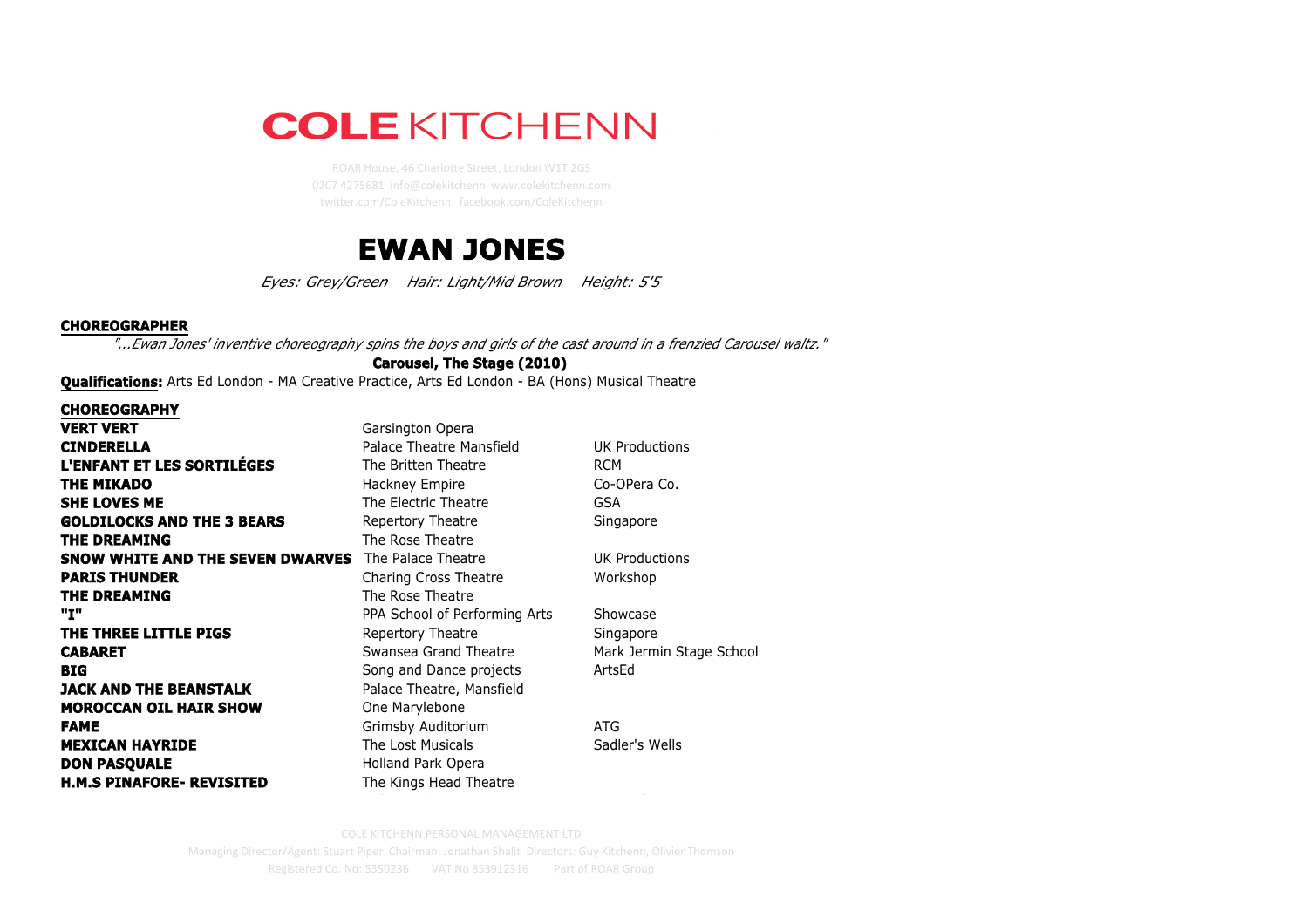| <b>SLEEPING BEAUTY</b><br><b>CAROUSEL</b><br><b>DEVILS ADVOCATE</b><br><b>13 THE MUSICAL</b><br><b>NOTRE DAME DE PARIS</b><br><b>MIND THE GAP</b> | Malvern Theatre<br>The Broadway Theatre<br>Upstiars at the Gatehouse<br>ArtsEd Summer Workshop<br>ArtsEd Dance Projects<br>Musical Showcase | UK Productions<br>Workshop<br>ArtsEd London<br>ArtsEd London |
|---------------------------------------------------------------------------------------------------------------------------------------------------|---------------------------------------------------------------------------------------------------------------------------------------------|--------------------------------------------------------------|
| <b>ASSOCIATE CHOREOGRAPHER</b><br><b>WATER BABIES</b><br><b>LOSERVILLE</b><br><b>OUT THERE</b>                                                    | The Leicester Curve<br>Garrick Theatre<br>The Riverside Studios                                                                             |                                                              |

#### **ASSISTANT CHOREOGRAPHER (to Nick Winston)**

**OUT THERE** YMT:UK

| <b>PINOCCHIO</b>                     | Theater Bonn                 |           |
|--------------------------------------|------------------------------|-----------|
| <b>LOSERVILLE</b>                    | West Yorkshire Playhouse     |           |
| <b>PINOCCHIO</b>                     | Opera North                  |           |
| YOUR A GOOD MAN CHARLIE BROWN        | <b>Pulling Focus</b>         |           |
| <b>JOSEPH</b>                        | Milton Morrissey Productions |           |
| <b>OUT THERE</b>                     | YMT:UK                       |           |
| <b>FINGS AINT WOT THEY USED T'BE</b> | The Union Theatre            |           |
| <b>DIRECTOR</b>                      |                              |           |
| THE THREE LITTLE PIGS                | <b>DBS</b> Theatre           | Singapore |
| <b>DEFECT</b>                        | Perfect Pitch                |           |
| <b>DEVILS ADVOCATE</b>               | Upstairs at The Gatehouse    | Workshop  |
| <b>13 THE MUSICAL</b>                | ArtsEd Summer workshop       |           |
| <b>ASSISTANT DIRECTOR</b>            |                              |           |
| <b>LOSERVILLE</b>                    | West Yorkshire Playhouse     |           |

COLE KITCHENN PERSONAL MANAGEMENT LTD

Managing Director/Agent: Stuart Piper Chairman: Jonathan Shalit Directors: Guy Kitchenn, Olivier Thomson Registered Co. No: 5350236 VAT No 853912316 Part of ROAR Group